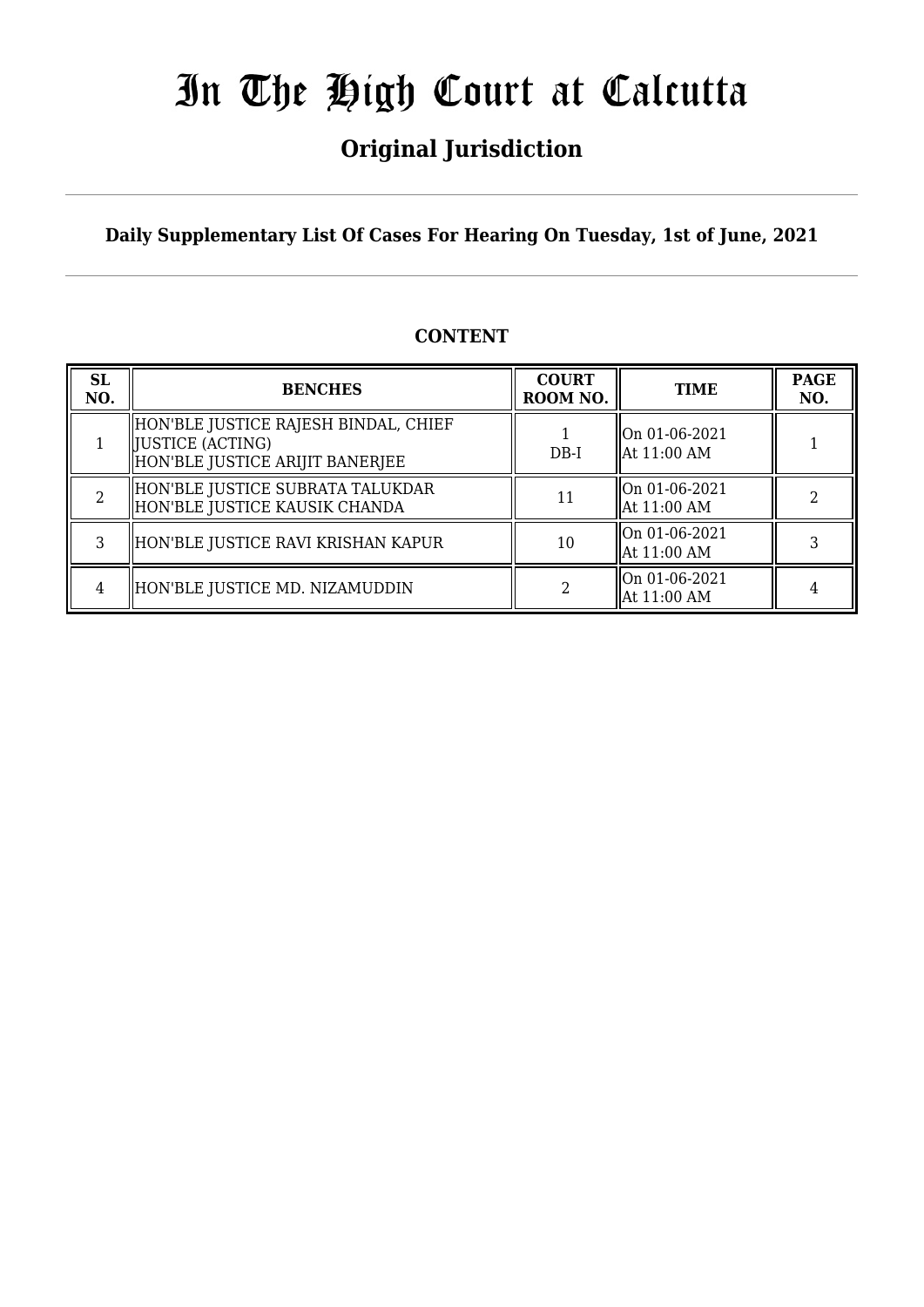

## **Original Side**

**DAILY CAUSELIST For Tuesday The 1st June 2021**

**COURT NO. 1**

**DIVISION BENCH (DB-I)**

**AT 11:00 AM**

**HON'BLE JUSTICE RAJESH BINDAL, CHIEF JUSTICE (ACTING) HON'BLE JUSTICE ARIJIT BANERJEE ON AND FROM MONDAY, 31ST MAY, 2021 TO FRIDAY, 4TH JUNE, 2021 -**

**PUBLIC INTEREST LITIGATION AND ANY OTHER MATTER IRRESPECTIVE OF CLASSIFICATION.**

**(VIA VIDEO CONFERENCE)**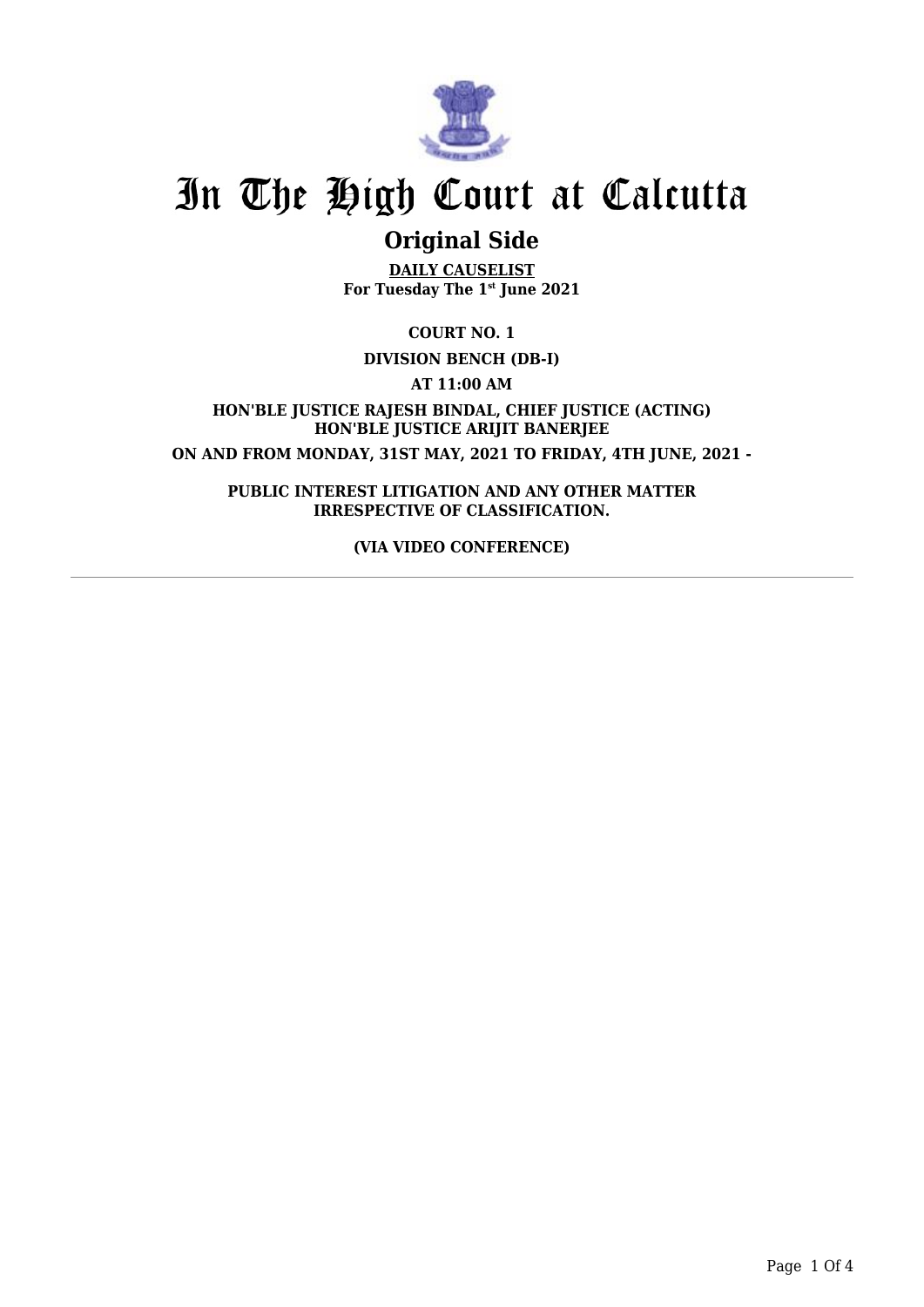

### **Original Side**

**DAILY CAUSELIST For Tuesday The 1st June 2021**

**COURT NO. 11**

**DIVISION BENCH ()**

**AT 11:00 AM**

**HON'BLE JUSTICE SUBRATA TALUKDAR HON'BLE JUSTICE KAUSIK CHANDA ON AND FROM MONDAY, 31ST MAY, 2021 TO FRIDAY, 4TH JUNE, 2021 -**

**HABEAS CORPUS AND URGENT CIVIL MATTERS.**

**(VIA VIDEO CONFERENCE)**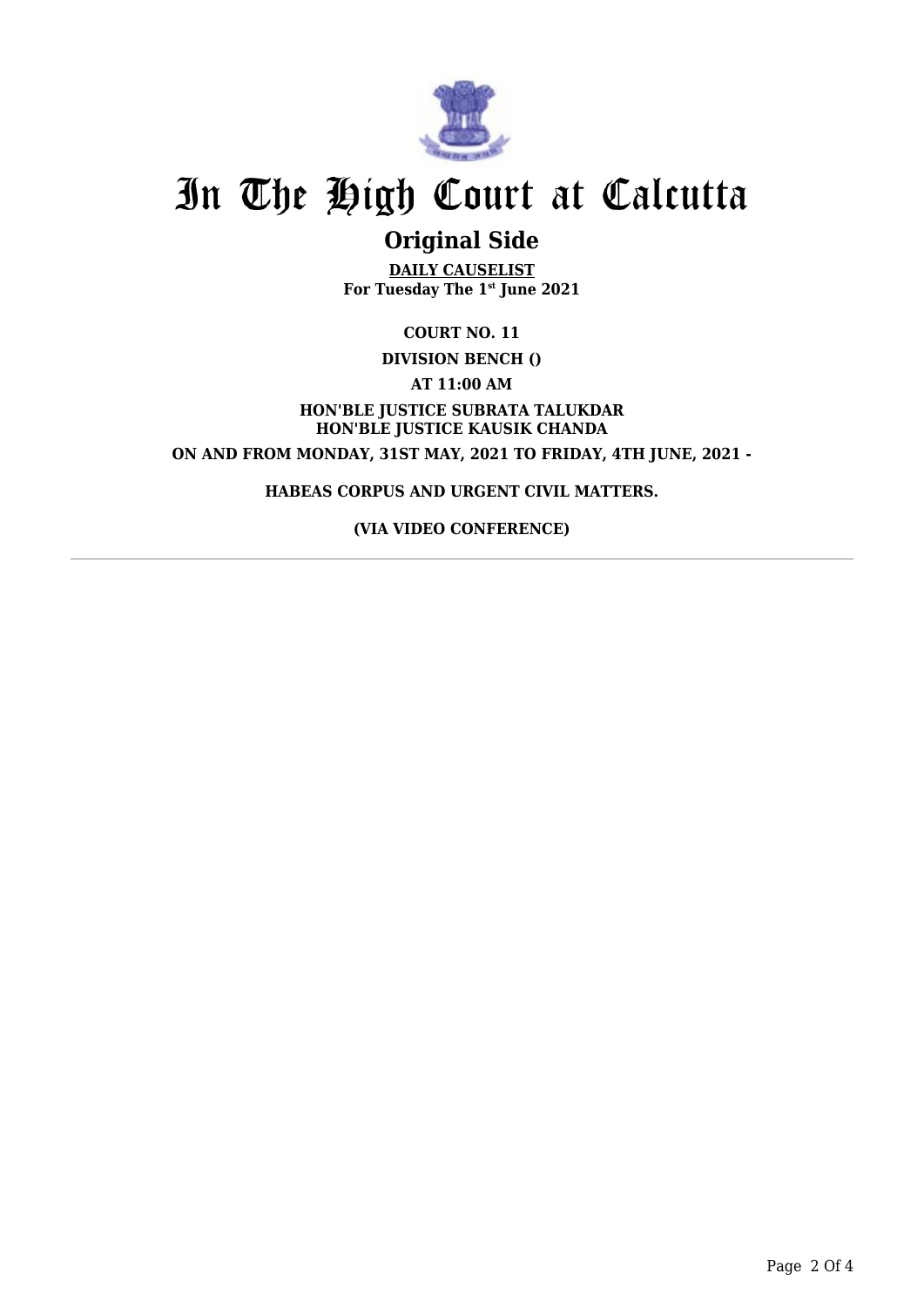

## **Original Side**

**DAILY CAUSELIST For Tuesday The 1st June 2021**

## **COURT NO. 10**

### **SINGLE BENCH ()**

**AT 11:00 AM**

### **HON'BLE JUSTICE RAVI KRISHAN KAPUR**

**ON AND FROM MONDAY, 31ST MAY, 2021 TO FRIDAY, 4TH JUNE, 2021 -**

#### **ALL URGENT CIVIL MATTERS**

#### **(VIA VIDEO CONFERENCE)**

#### **NEW MOTIONS**

SHIVANGI THARD

1 AP/236/2021 KANOI TEA PRIVATE LIMITED VS OCTAVIUS TEA AND INDUSTRIES LIMITED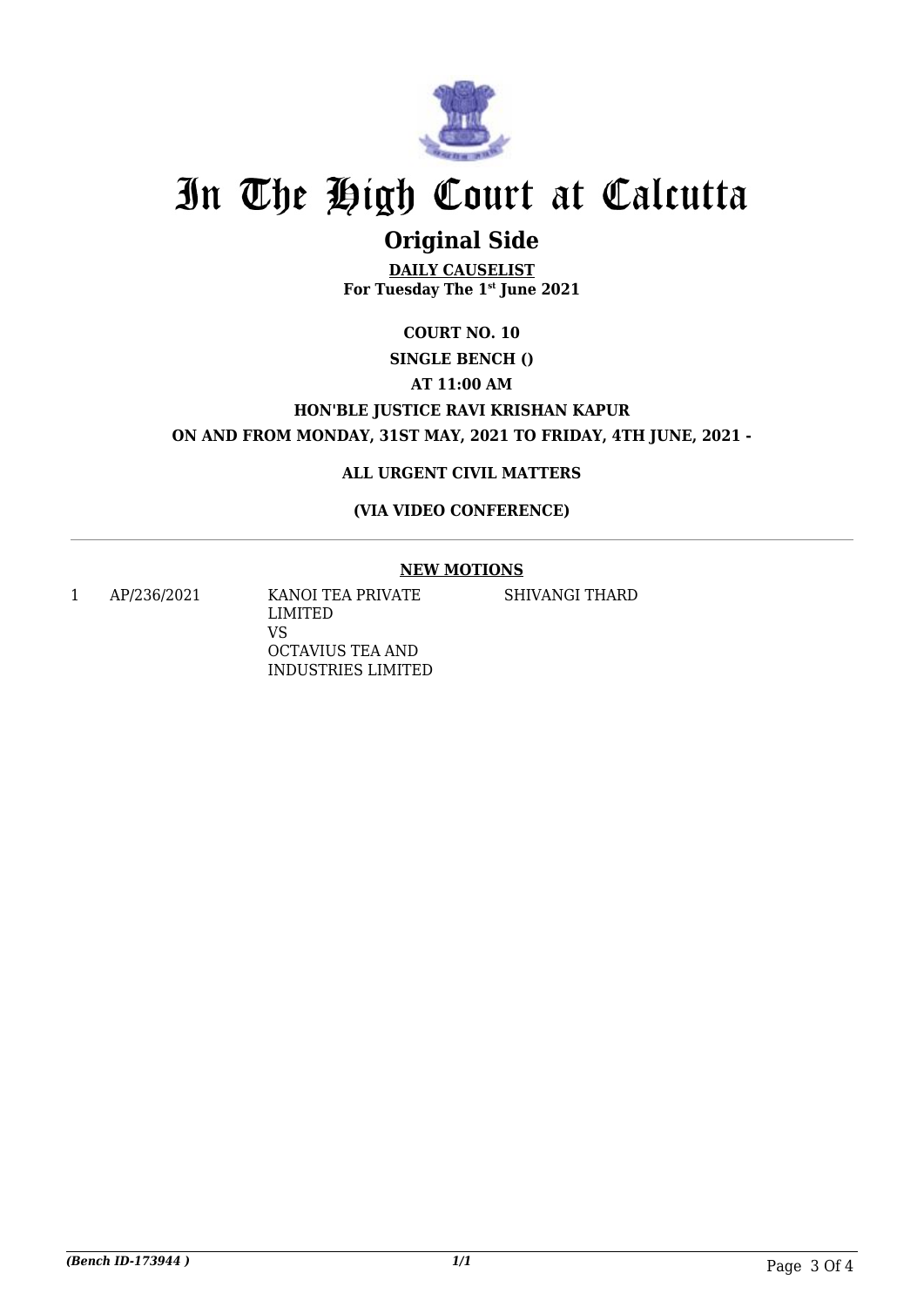

## **Original Side**

**DAILY CAUSELIST For Tuesday The 1st June 2021**

### **COURT NO. 2 SINGLE BENCH () AT 11:00 AM HON'BLE JUSTICE MD. NIZAMUDDIN ON AND FROM MONDAY, 31ST MAY, 2021 TO FRIDAY, 4TH JUNE, 2021 -**

#### **ALL URGENT CIVIL MATTERS**

**(VIA VIDEO CONFERENCE)**